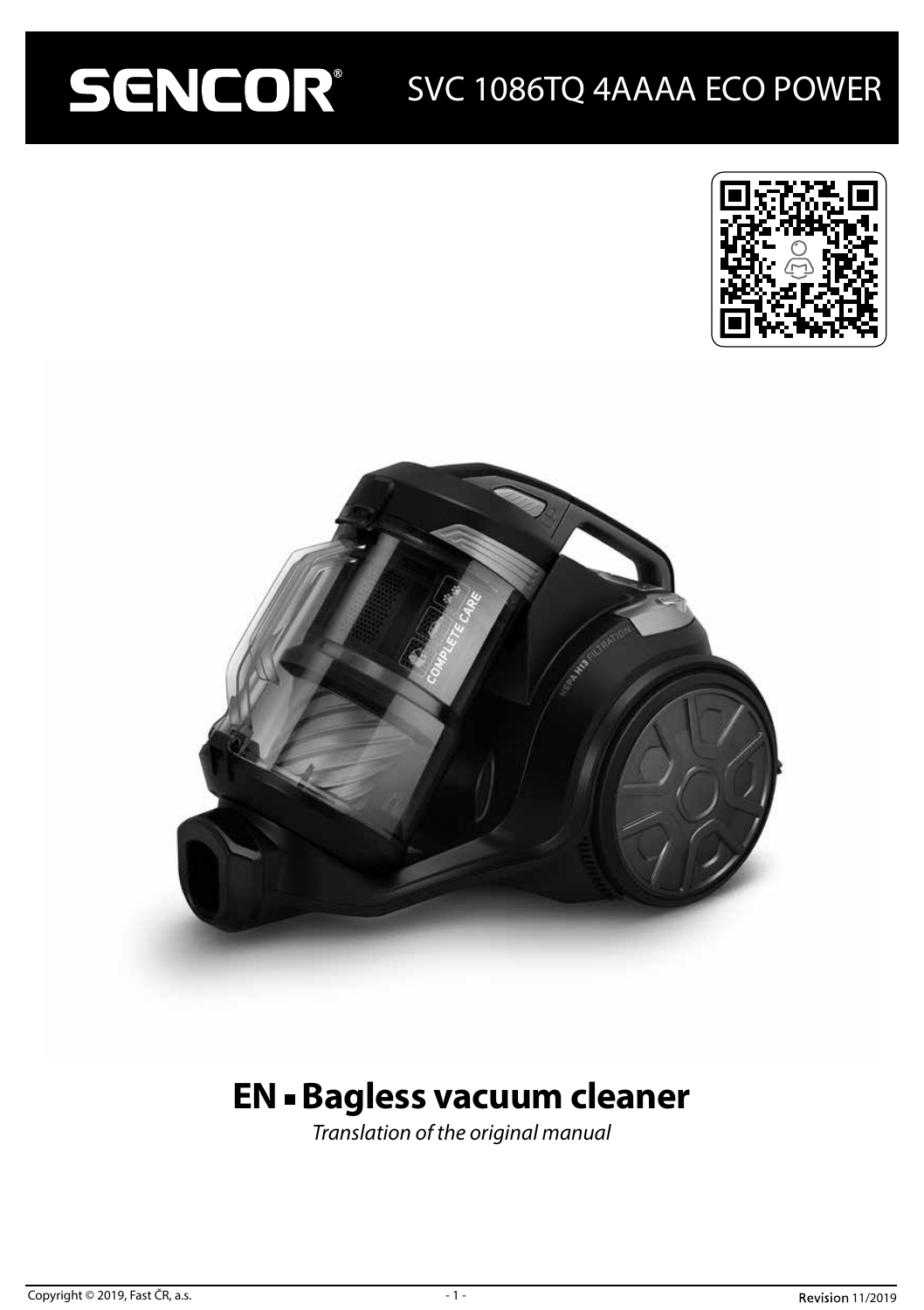EN **Bagless vacuum cleaner**

**Important safety instructions**

## **READ CAREFULLY AND STORE FOR FUTURE USE.**

- This appliance may be used by children 8 years of age and older and by persons with physical or mental impairments or by inexperienced persons, if they are properly supervised or have been informed about how to use the appliance in a safe manner and understand the potential dangers. Children must not play with the appliance. Cleaning and maintenance performed by the user must not be performed by unsupervised children.
- If the power cord is damaged, it must be replaced by the manufacturer, its service technician or by a similarly qualified person, as this will prevent a dangerous situation from arising.
- Pull the power cable plug out of the power socket, before cleaning or performing maintenance on the appliance.
- This vacuum cleaner is designed for use in households, offices and similar types of areas. Do not use in industrial surroundings.
- Do not expose the vacuum cleaner to direct sunlight and do not place it near an open fire or appliances that are a source of heat.
- Before connecting the power cord to a power socket, check that the technical details on the vacuum cleaner's rating label match the electrical voltage in the socket.
- Make sure the power cord is not touching a hot surface or sharp objects.
- Do not submerge the vacuum cleaner under water or any other liquid and do not rinse it under running water.
- Before turning on the vacuum cleaner, and outflow filters are installed in their place.
- When the vacuum cleaner is running, ensure that the air vents and the suction hole are not blocked.

## **Do not use the vacuum cleaner to vacuum:**

- smouldering cigarettes, burning items, matches or embers;
- water and other liquids;
- flammable or volatile materials;
- sharp items, e.g. broken glass, needles, pins, etc.;
- flour, wall plaster, cement and other building materials;
- larger pieces of paper or plastic bags, which can easily block the suction hole.
- Vacuuming of some types of floors or floor surfaces can create a electrostatic discharge, which presents no danger to the user.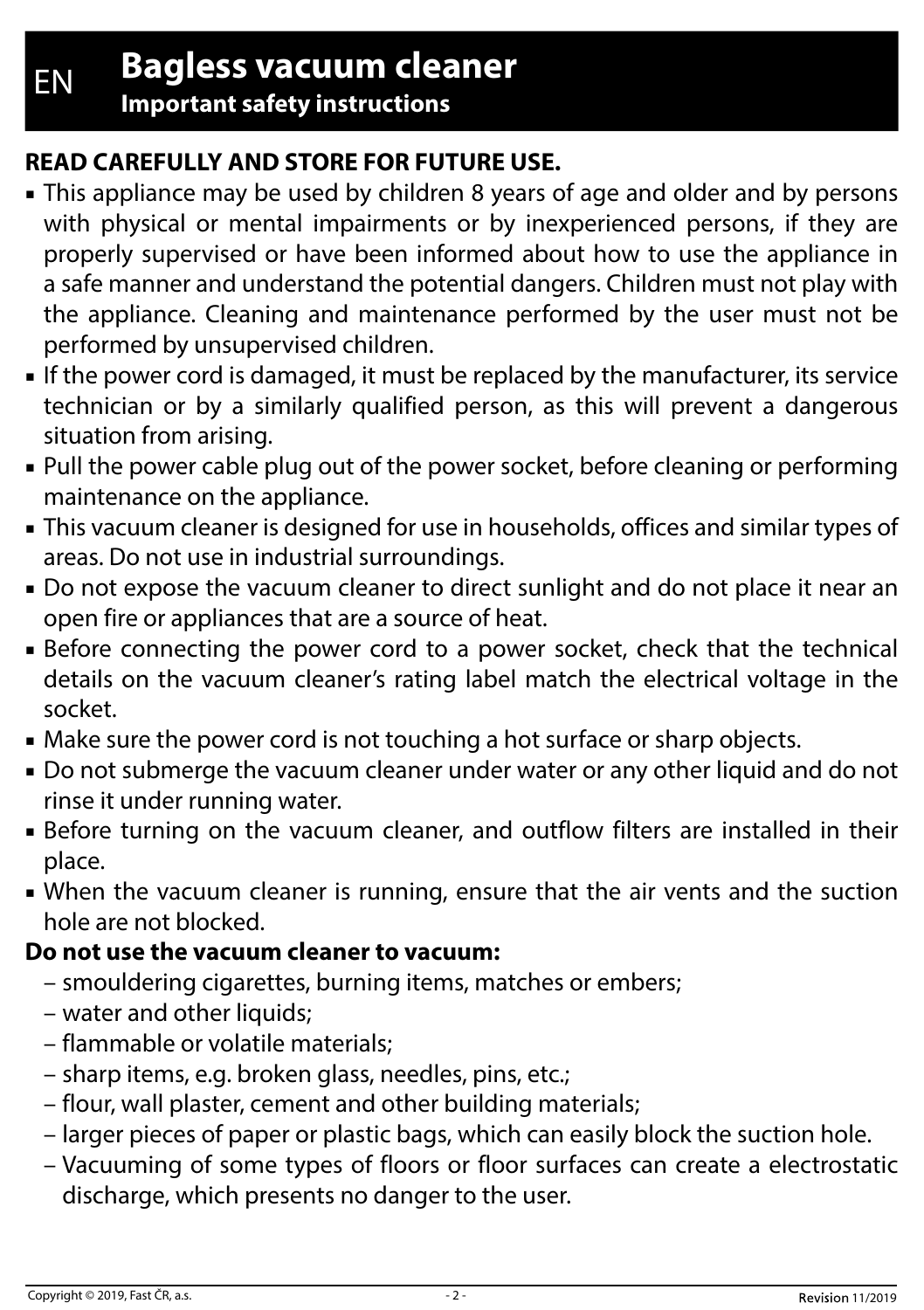- Do not place the suction nozzle or tube against any parts of the face.
- Always turn off the vacuum cleaner and disconnect it from the power socket when leaving it without supervision, after finishing using it and before cleaning it. Disconnect the power cord from the power socket by pulling on the plug, never pulling on the cord. Otherwise, this could damage the power cord or the socket. It is recommended to hold the power cord in your hand when winding it up.
- If the power cord is damaged, have it replaced at a professional service centre. It is forbidden to use the vacuum cleaner if it has a damaged power cord.
- Do not use the vacuum cleaner if it is not working correctly, if it has been damaged or has been submerged in water. Do not repair the vacuum cleaner yourself or make any adjustments to it. Have all repairs performed at an authorised service centre. By tampering with the appliance, you risk voiding your legal rights arising from unsatisfactory performance or quality warranty.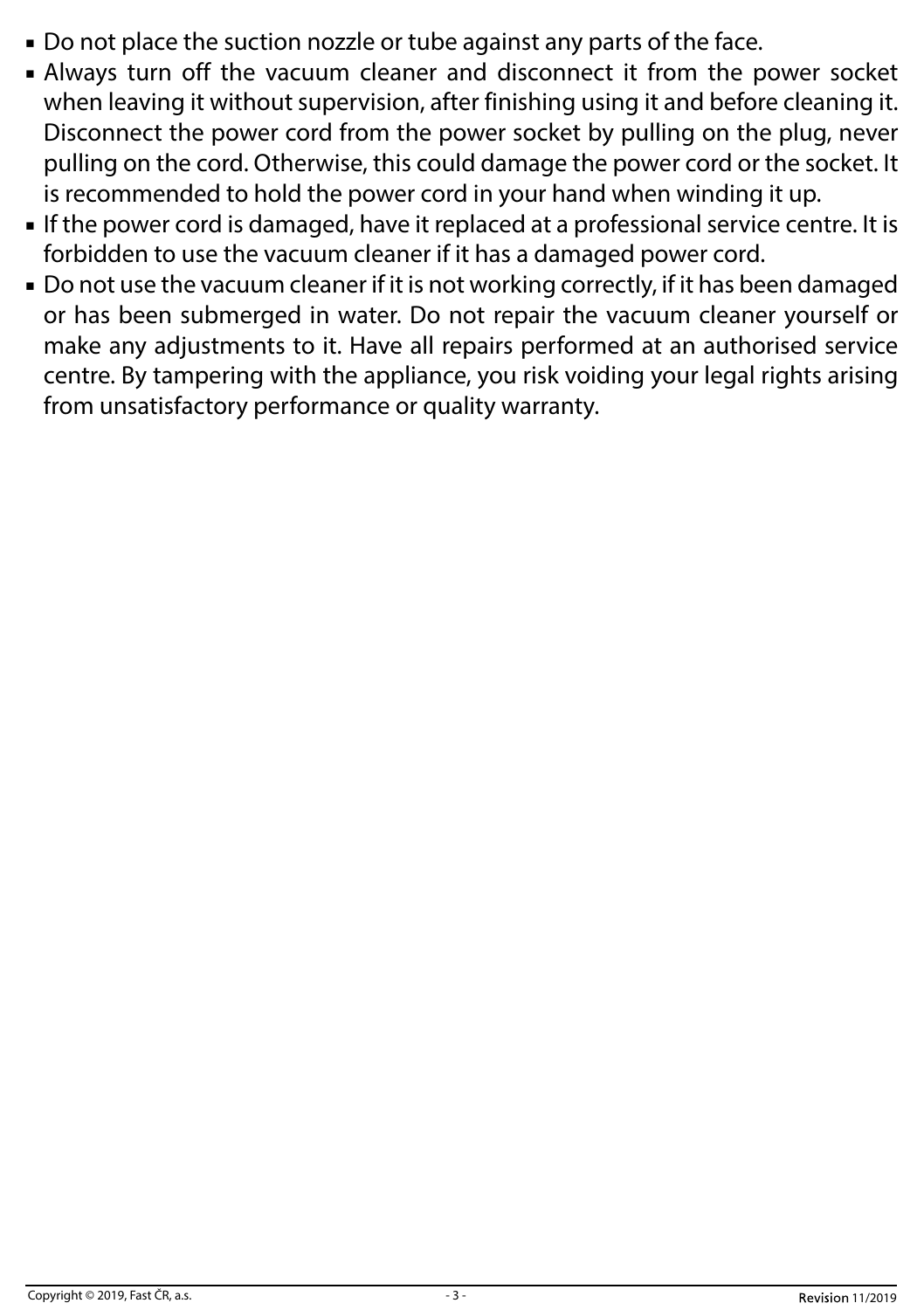# SENCOR®

## SVC 1086TQ 4AAAA ECO POWER 4AAAA ECO POWER

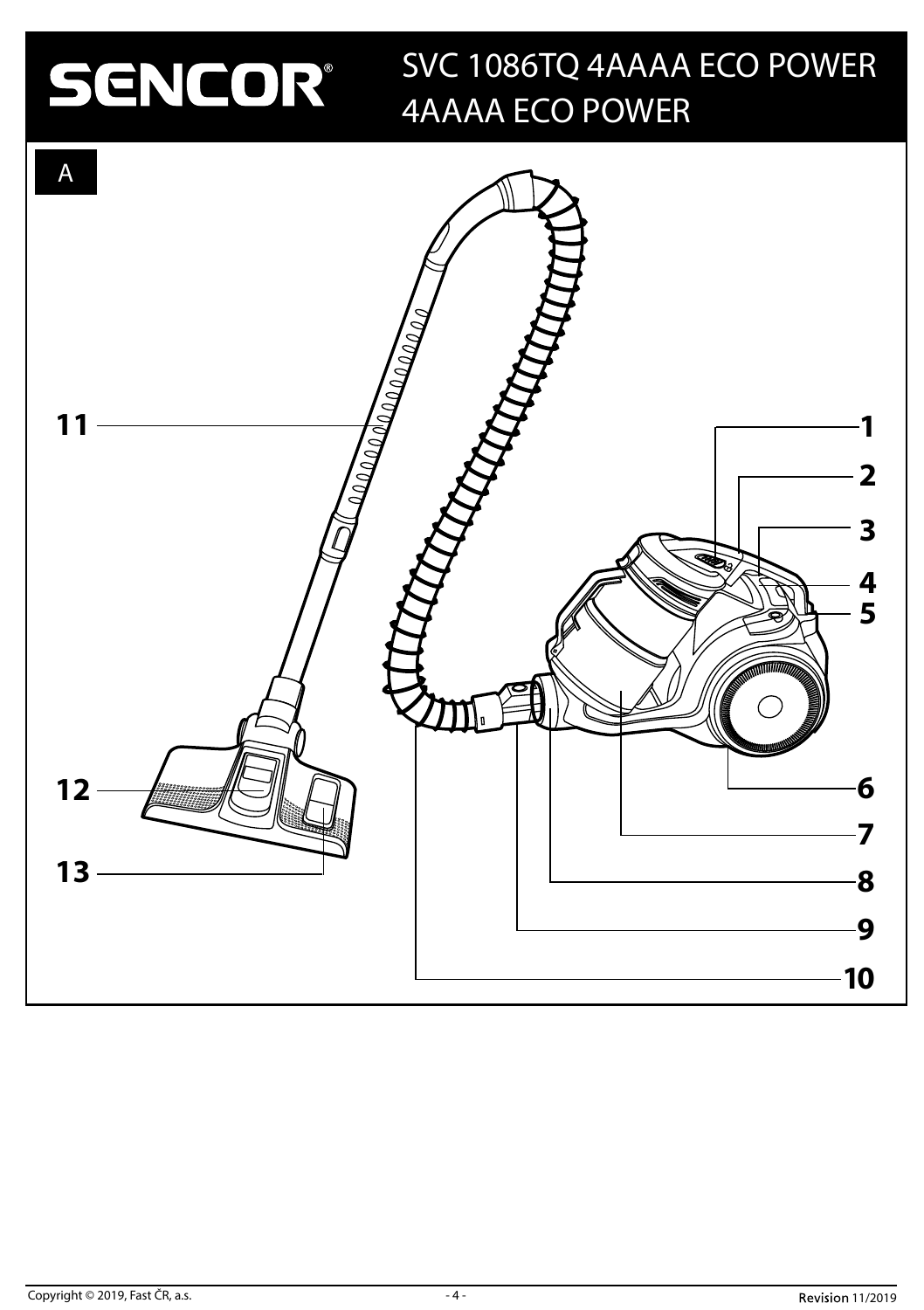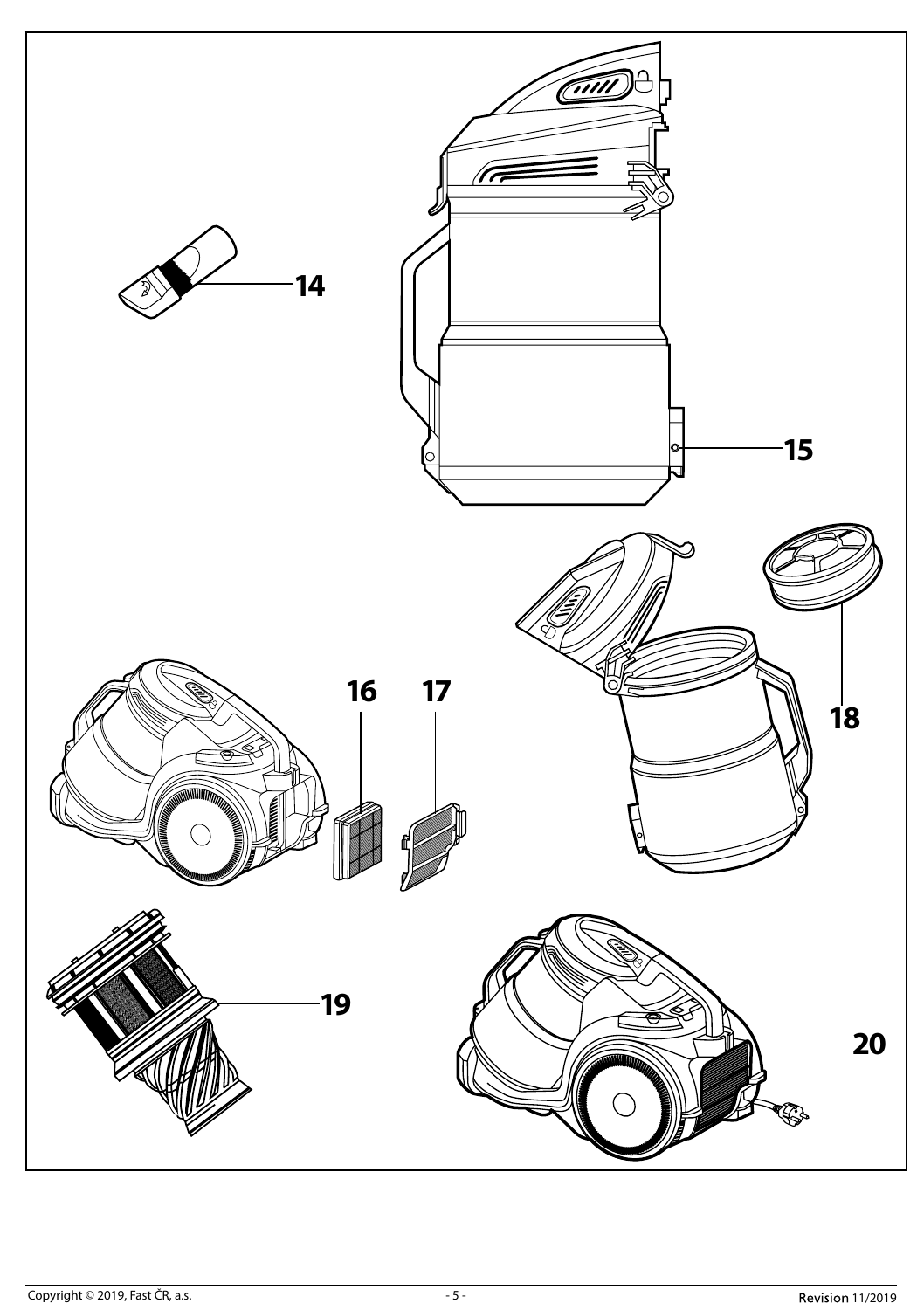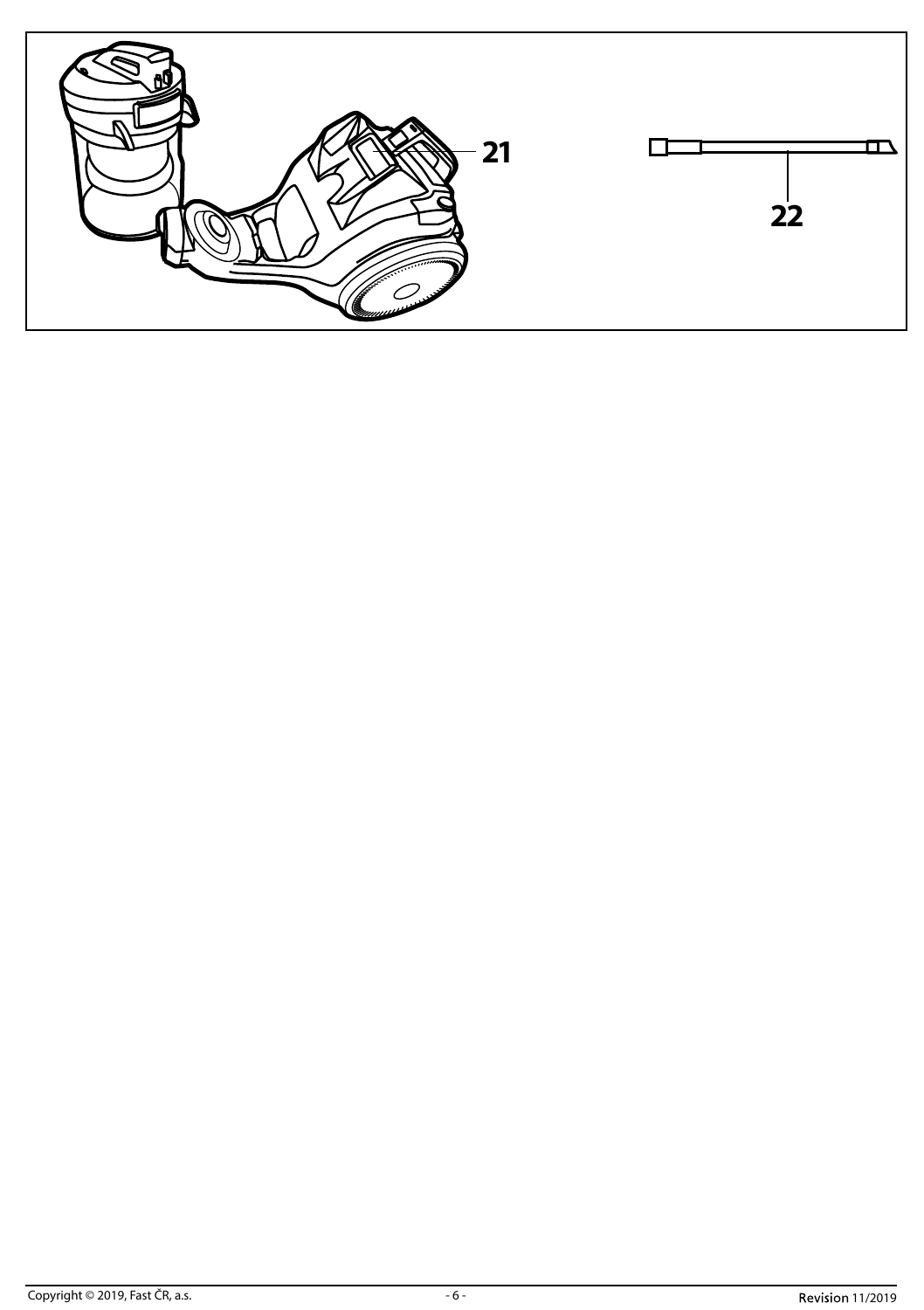EN **Bagless vacuum cleaner User's manual**

- Prior to using this appliance, please read the user's manual thoroughly, even in cases, when one has already familiarised themselves with previous use of similar types of appliances. Only use the appliance in the manner described in this user's manual. Keep this user's manual in a safe place where it can be easily retrieved for future use.
- We recommend saving the original cardboard box, packaging material, purchase receipt and responsibility statement of the vendor or warranty card for at least the duration of the legal liability for unsatisfactory performance or quality. In the event of transportation, we recommend that you pack the appliance in the original box from the manufacturer.

**A14** Crevice nozzle with an extensible brush **A15** Dust container open clip **A16** HEPA filter H13 **A17** Removable grille **A18** Inflow micro-filter **A19** Cyclone unit

**A20** Groove for the horizontal parking

position **A21** Motor filter **A22** Long crevice nozzle

### **DESCRIPTION OF THE APPLIANCE**

- **A1** Dust container release button
- **A2** Handle
- **A3** Automatic power cord winding button
- **A4** Suction power adjustment button
- 
- **A5** On/Off button **A6** Rubber-coated travel wheel
- **A7** Removable dust container
- **A8** Flexible hose end connection hole
- **A9** Flexible hose end
- **A10** Flexible hose
- **A11** Telescopic metal tube
- **A12** Floor nozzle with an extensible brush and DEEP cleaning and EASY cleaning switch

#### **BEFORE FIRST USE**

■ Before first use, take the appliance and its accessories out of the packaging material and remove all promotional labels and stickers. Check that neither the appliance nor any of its parts is damaged.

#### **INTENDED USE OF THE ACCESSORIES**

- The universal floor nozzle with an extensible brush **A12** is intended for all floor types. Extend the brush when vacuuming smooth hard floors, and retract it when vacuuming carpets. To extend and retract the brush, use flap **A13** on the floor nozzle **A12**. Floor nozzle **A12** also has a switch for extending out a travel roller. This switch is located in the centre of the floor nozzle **A12** and it has two positions - deep cleaning and easy cleaning. The deep cleaning position (the travel roller is retracted) is ideal for deep and thorough vacuuming of carpets. The easy cleaning position (the travel roller is extended) makes movement over the vacuumed surface easier. We recommend to slightly lift up the floor nozzle **A12** when you wish to switch to the easy cleaning position.
- The crevice nozzle **A14** makes for easier vacuuming of corners, hard to reach places, and after extending the brush also furniture, upholstery, curtains, blinds, etc.
- The long crevice nozzle A22 enables the vacuuming of dust and dirt from narrow, hard-to-reach places in corners or behind furniture.

#### **PREPARING FOR USE**

**Note:**

- Check that the dust container **A7** with the micro-filter **A18** and cyclone unit **A19** are properly installed in the vacuum cleaner.
- Slide the end of the flexible hose **A9** fully into the hole **A8**. The hose **A9** is secured in place when an audible click is made.



Prior to disassembly, it is necessary to press the latches on the hose end **A10** while simultaneously pulling it out of the hole **A8**.

- Attach the telescopic tube **A11** on to the handle of the flexible hose **A10**. Slide the clip on the telescopic tube **A11** in the direction of the arrow marked on the extension locking clip on the telescopic tube **A11**. Set the length of the tube **A11** by sliding its extensible part in or out. When the clip is released, it will lock in at the set length.
- Connect the floor nozzle **A12** to the free end of the telescopic tube **A11**.
- The crevice nozzle **A14**, or long crevice nozzle **A22** can be connected directly to the handle of the flexible hose **A10** or the telescopic tube **A11**.
- The flexible hose **A10**, metal telescopic nozzle **A11**, combination floor nozzle **A12**, have a practical click-in system for simple and secure connection of the individual accessory parts. Accessories equipped with this system easily and quickly fit into each other; simply press the click-in system clip to release them.

#### **USING THE VACUUM CLEANER**

■ Pull on the power plug to wind out the required length of the power cord and connect it to a power socket.

**A13** Flap for extending and retracting the brush

If the power cord is not wound up completely, release button **A3**, and pull the power cord out of the vacuum cleaner by approximately 50 cm and then try to wind it up again.

### **PARKING POSITION OF THE VACUUM CLEANER**

**Attention:**

When not using the vacuum cleaner, you may put it in the parking position by sliding the guide tab on the floor nozzle **A12** into the groove **A20**.

Do not carry the vacuum cleaner while it is in the parking position. Otherwise, the guide tab on the floor nozzle **A12** could brake off.

#### **CLEANING AND MAINTENANCE**

**Note:**

■ Disconnect the power plug from the power socket before cleaning.



#### **Warning:**

To prevent the risk of injury by electrical shock, do not submerge the appliance, power cord or power plug in water or any another liquid.

#### **Emptying and cleaning the dust container**

- We recommend regularly emptying and cleaning the dust container A7.
- In order to be able to remove the dust container A7 from the vacuum cleaner, push the dust container release button **A1** and pull on the handle **A2** to remove the dust container **A7** from the vacuum cleaner. Position it over a dust bin and press the dust container open clip **A15**. This will open the tilt-out bottom and dump out the contents of the container **A7**.
- Gently tap on the sides of the container A7 to release any accumulated dirt. For hygiene reasons, we recommend emptying out the dust container **A7** away from living areas.
- In order to clean the dust container **A7**, hold it with one hand and with the other hand turn the handle **A2** in the direction of the open padlock symbol that is marked on the dust container **A7**. Take the inflow micro-filter **A18** and the cyclone unit **A19** out of the dust container **A7**. Wash the container **A7** under lukewarm running water and thoroughly wipe it dry. Assemble the container **A7** and close its bottom. Then reinsert it back into the vacuum cleaner and make sure that it is properly secured in the vacuum cleaner.

#### **Cleaning and replacing the HEPA filter, micro-filter and motor filter**

■ To ensure the reliable operation of the vacuum cleaner, it is necessary to regularly clean and replace the filters. When filters are soiled, their effectiveness is reduced, which reduces the effectiveness of the vacuum cleaner.

#### **HEPA filter**

■ In order to clean and replace the HEPA filter **A16**, it is first necessary to remove the grille **A17** at the rear of the vacuum cleaner. Then it is possible to remove the HEPA filter **A16**. In the case of light soiling, tap it out. In the event of heavy soiling, wash it under a weak current of running lukewarm water so that the water washes the dirt out of the folds. Allow the HEPA filter **A16** to dry naturally, then reinsert it and secure it in place with the grille **A17**. It is recommended to replace the HEPA filter with a new one after 6 months of use.

#### **Inflow micro-filter**

In order to clean and replace the inflow micro-filter A18, it is necessary to first remove the dust container **A7** out of the vacuum cleaner. Hold the dust container with one hand and with the other hand turn the handle **A2** in the direction of the open padlock symbol that is marked on the dust container **A7**. Take the inflow micro-filter **A18** out of the dust container **A7**. Tap out its contents or wash it under a weak current of running lukewarm water and allow it to dry naturally. Then insert it back in its place. In the event of heavy soiling or wear and tear, replace the used micro-filter **A18** with a new one.

#### **Motor filter**

Remove the dust container A7 from the vacuum cleaner. If the motor filter A21 is visibility soiled, tap it out or wash it under lukewarm running water and allow it to dry naturally. Install the motor filter **A21** and dust container **A7** back into the vacuum cleaner. In the event that the motor filter **A21** is showing signs of wear or it is heavily soiled, replace it with a new one.



For hygiene reasons, we recommend that you tap out the filters away from living areas.

The yellow mark on the power cord indicates the approaching end of its length, and the red mark indicates the complete end of its length. Do not attempt to pull the power cord past this mark.

- To start the vacuum cleaner, press the On/Off button **A5**. Use button **A4** to set the suction power of the vacuum cleaner.
- The rubber-coated wheels **A6** protect floating floors against scratching and ensure smooth motion of the vacuum cleaner on the floor.
- When you have finished vacuuming, turn off the vacuum cleaner by pressing the On/Off button **A5** and disconnect the power cord from the power socket. To wind the power cord back into the vacuum cleaner, hold down button **A3** until its entire length is wound up. Gently hold the power cord with one hand while winding it up.